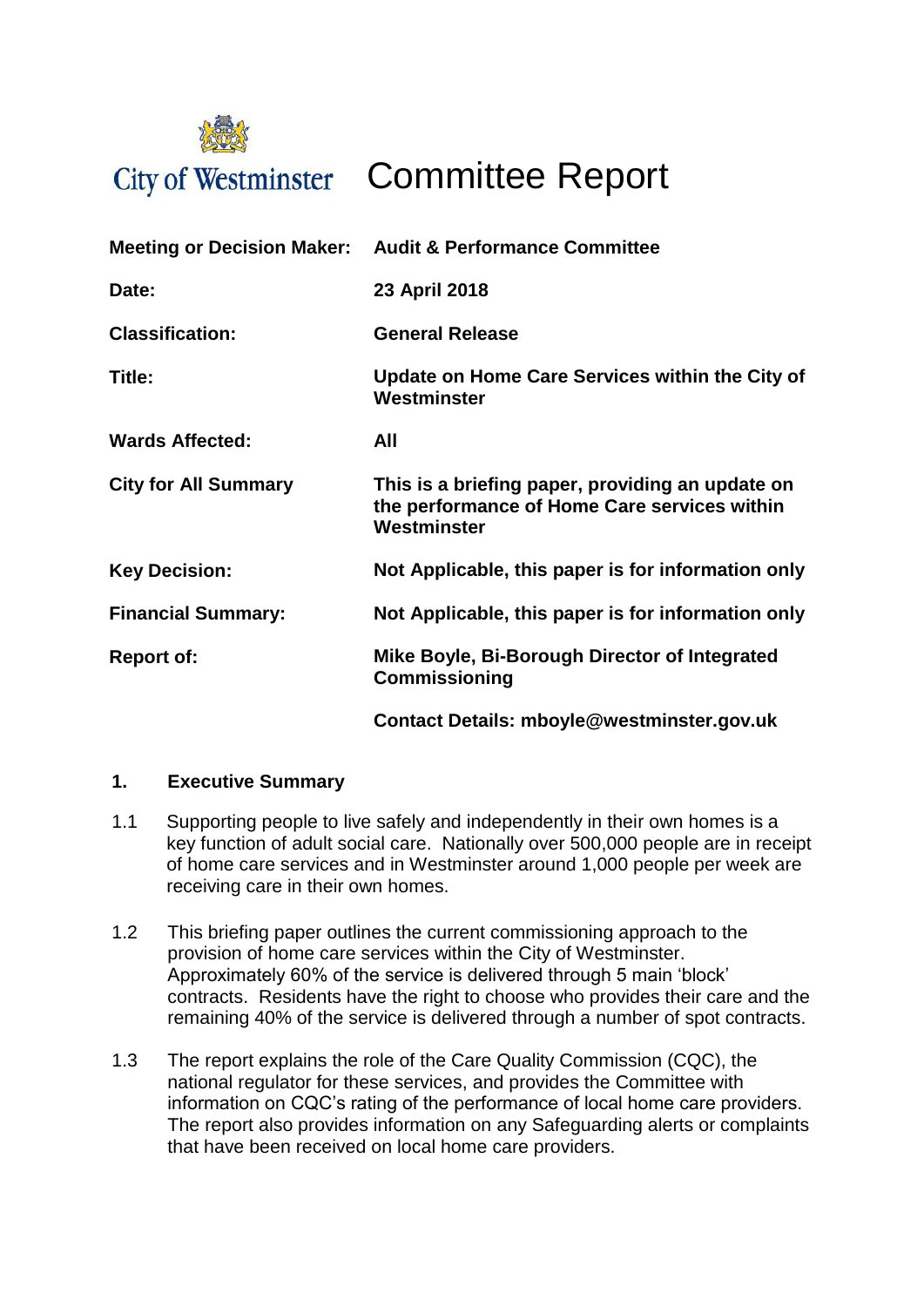1.4 Nationally, and across London, the home care market is fragile. Directors across London recently commissioned an external review of the market and the conclusions were that margins are very tight, recruitment and workforce development is challenging, and there is little or no scope for achieving savings by reducing the hourly rate paid to home care providers.

## **2. The Role of the Care Quality Commission (CQC)**

2.1 The CQC is the independent regulator of health and adult social care in England. They ensure that health and social care services provide people with safe, effective, compassionate, high-quality care and encourage care services to improve.

Their role is to:

- **[Register](http://www.cqc.org.uk/what-we-do/how-we-do-our-job/registering-monitoring-services)** care providers.
- **Monitor**, inspect and rate services.
- **[Take action to protect people](http://www.cqc.org.uk/what-we-do/how-we-do-our-job/taking-action)** who use services.
- **Speak with an independent voice.**
- 2.2 All inspections ask the following 5 key questions:
	- Are they safe?
	- Are they effective?
	- Are they caring?
	- Are they responsive to people's needs?
	- Are they well-led?
- 2.3 Each of the five key questions are used in inspections and are broken down into a further set of questions; known as the key lines of enquiry. When an inspection is undertaken, these questions and key lines of enquiry ensure consistency and enable inspectors to focus on key areas.
- 2.4 Following an inspection the CQC awards the following ratings to each service:

#### **[Outstanding](http://www.cqc.org.uk/file/170824)**



#### **Outstanding**

The service is performing exceptionally well.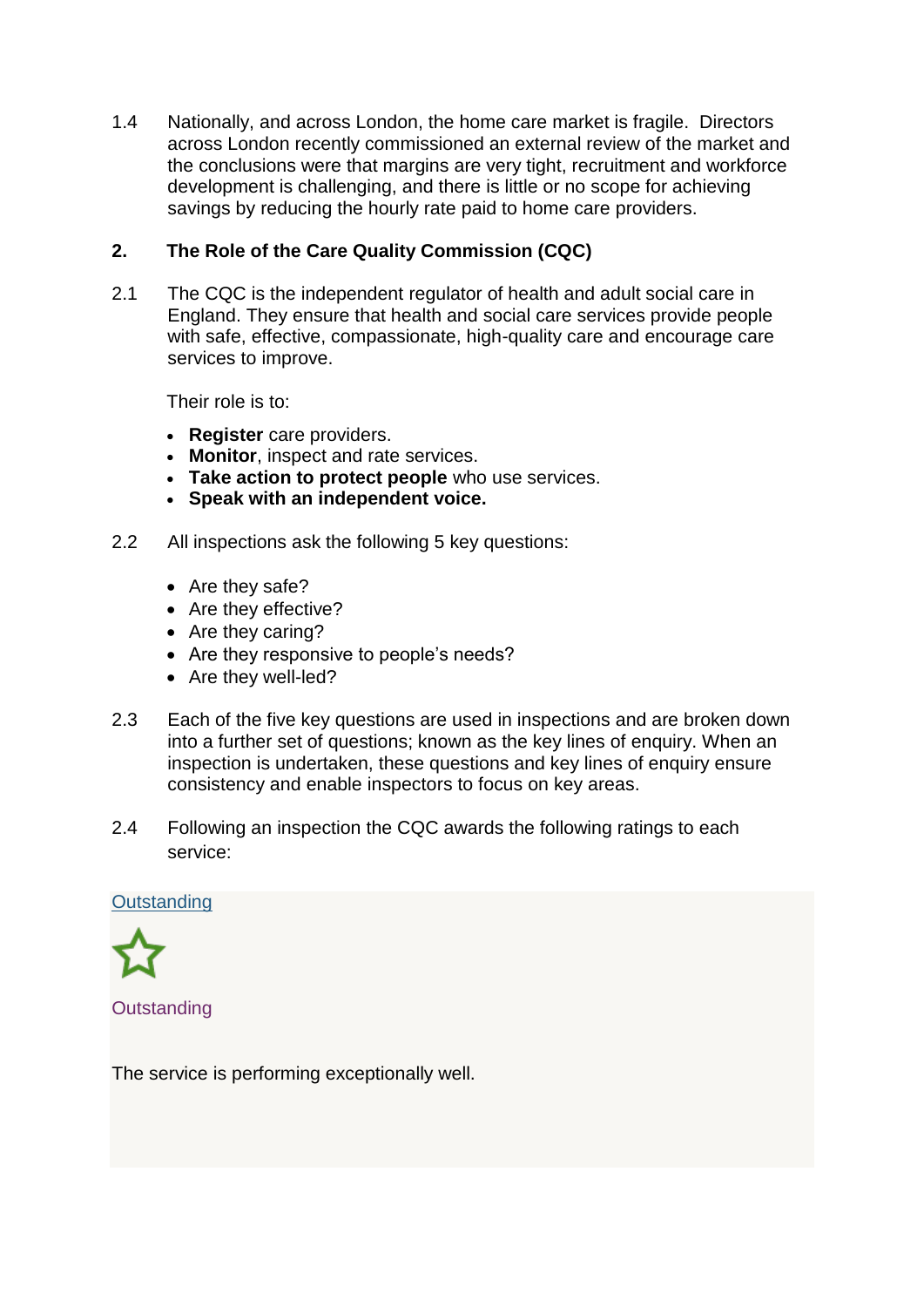## [Good](http://www.cqc.org.uk/file/170825)



#### Good

The service is performing well and meeting CQC expectations.

#### [Requires improvement](http://www.cqc.org.uk/file/170826)



## Requires improvement

The service isn't performing as well as it should and CQC have told the service how it must improve.

## [Inadequate](http://www.cqc.org.uk/file/170827)



## Inadequate

The service is performing badly and are taking action against the person or organisation that runs it.

## **3. Current Commissioned 'Block' Contract Provision**

3.1 The current contracted provision for home care services has been allocated over 4 patches; one of the providers also has a subcontracting arrangement with another provider. All the contracts were awarded from 29<sup>th</sup> September 2015 for five years, with an option to extend for up to a further 2 years.

The contracted providers are:

**Healthvision:** Northeast. (*WCC Northeast* is the area to the north of the borough but outside Northwest patch, bordered by the Westway, Edgeware Road and above St John's Wood Road and Regents Park.)

**Sage Care**: Central. (*WCC Central* covers the remainder of the area, from Birdcage Walk/ Westminster Bridge, up to St John's Wood Road, broadly aligning with W1 and WC1 postcodes, but also with some NW1 and NW8 postcodes)

**London Care:** Northwest.(W*CC Northwest* is loosely based on geographical boundary of West London/ Central London CCGs. Very broadly, bordered by Shirland Road, The Westway, Sussex Gardens and Bayswater Road. Predominantly W9, W10, W11, and W2)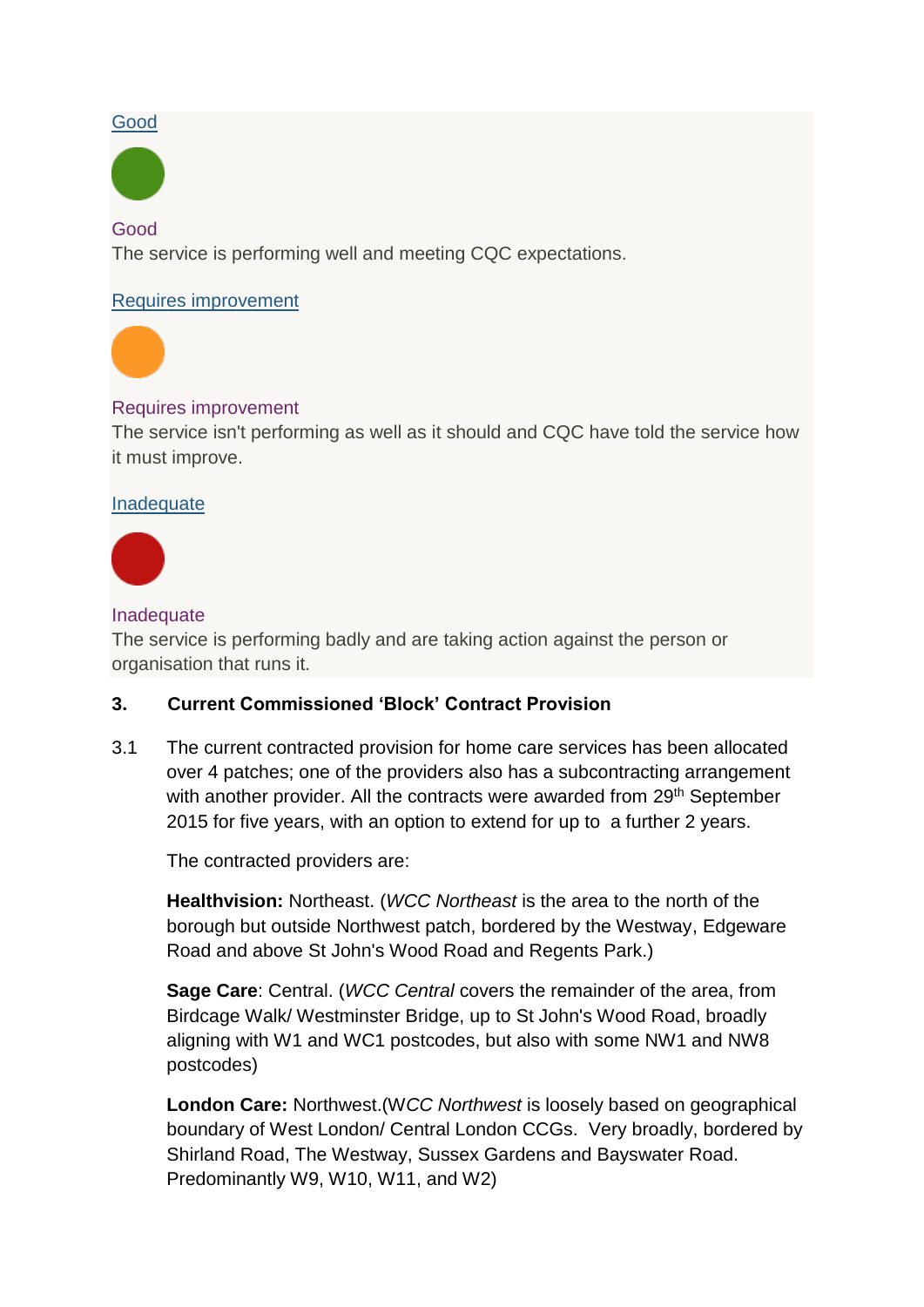**Vincentian Care Plus (VCP)** who also subcontracts to Verilife. South. (*WCC South* includes the area below Hyde Park and St James's Park, broadly aligning with the SW1 and SW7 postcodes that also fall into Westminster.) VCP subcontracts to Verilife to ensure that there is capacity to manage and maintain the number of ongoing packages of care and new referrals that are received.

3.2 Activity for the period ending 25<sup>th</sup> March 2018, shows that 8,475 hours of actual care being delivered per week to 687 service users and accounted for 61% of the total numbers of hours delivered.

| <b>Provider Name</b>        | No. of S.Users | No. of Hours<br><b>Provided Per</b><br>Week | <b>Annual Forecast</b><br>Spend to 25/3/18 |
|-----------------------------|----------------|---------------------------------------------|--------------------------------------------|
| Healthvision                | 236            | 2,819.2                                     | £2,456,268                                 |
| Sage Care                   | 130            | 1,874.9                                     | £1,633,535                                 |
| <b>London Care</b>          | 122            | 1,177.2                                     | £1,025,605                                 |
| <b>Vincentian Care Plus</b> | 132            | 1,647.1                                     | £1,435,017                                 |
| Verilife (VCP)              | 67             | 957                                         | £833,830                                   |

3.3 The current CQC ratings for the commissioned providers and the last inspection dates are illustrated in the table below:

| Provider                    | <b>Overall CQC Rating</b> | Date Inspected |
|-----------------------------|---------------------------|----------------|
| Healthvision                | Good                      | 07/11/2017     |
| Sage Care                   | Good                      | 17/11/2017     |
| <b>London Care</b>          | Requires Improvement      | 17/01/2017     |
| <b>Vincentian Care Plus</b> | Inadequate                | 11/08/2017     |
| Verilife (VCP)              | Requires Improvement      | 15/08/2017     |

3.4

# Healthvision Performance Update:

3.4.1 Operational colleagues raise the most low-level concerns around Healthvision. Anecdotally issues arising frequently around timeliness,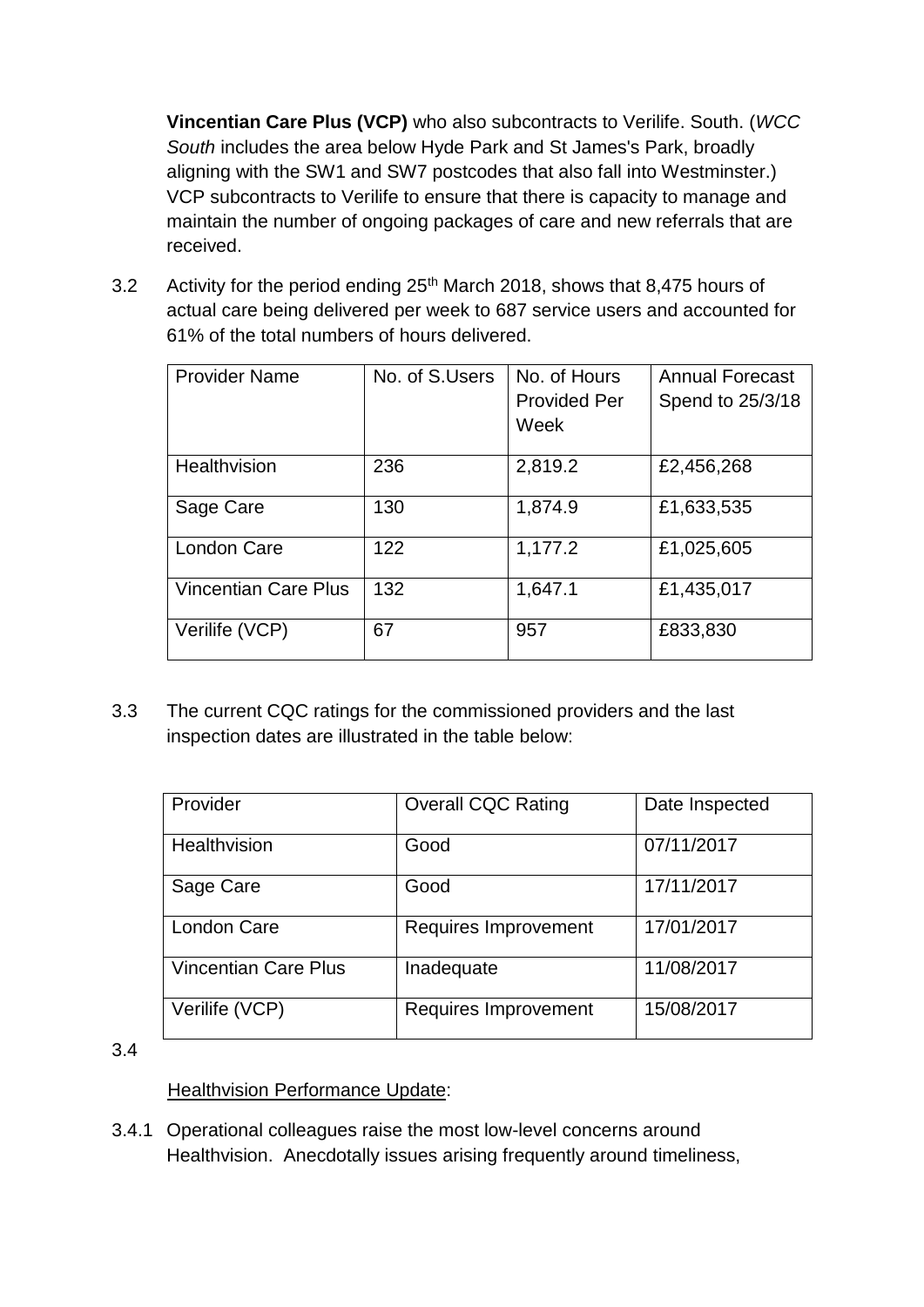continuity and skill base. There are case surgeries with the social work teams and formal review points to address these.

- 3.4.2 Through the above actions and as Healthvision remain responsive the lowlevel concerns are not typically escalating into formal complaints.
- 3.5 London Care Performance Update:
- 3.5.1 Services at London Care have been strong albeit it is a small service. There is some evidence nationally of a correlation between the size of the agency and the quality of the service. In this case smaller tends to be better.
- 3.5.2 London Care has recently taken over a number of other contracts (Ark in WCC and Mears in LBHF & Croydon) and it is too soon to see what, if any impact, this may have on their Westminster contract. Officers will monitor the situation to determine if there is likely to be any negative impacts upon the local market..

## 3.6 Sage Care Performance Update:

- 3.6.1 The anecdotal feedback from Operational colleagues is positive. Currently Sage are doing well managing complex cases (hoarding and dementia) and office based staff are responsive to enquiries.
- 3.6.2 Their office covers both the LBHF and WCC contract c5,500 hours in total. This is also a large patch.
- 3.7 Vincentian Care Plus Performance Update:
- 3.7.1 Significant work has already been undertaken to improve the service and there is a continuous improvement plan in place to keep the momentum going. They have improved their organisational structure, leadership and staff engagement, and invested in improved back office technology
- 3.7.2 CQC are due to reinspect VCP in mid-April and Officers will brief the Committee on the outcome of that inspection.

## Electronic Home Care Monitoring

3.8 All of the block providers are required to use an electronic home care monitoring system to enable the Council to monitor missed and late calls. The system also means the Council only pays for actual hours delivered, as opposed to planned time. Initially, compliance with electronic monitoring was challenging but recent performance is much improved:

| Provider            | Compliance Rates |
|---------------------|------------------|
| <b>Healthvision</b> | 86.41%           |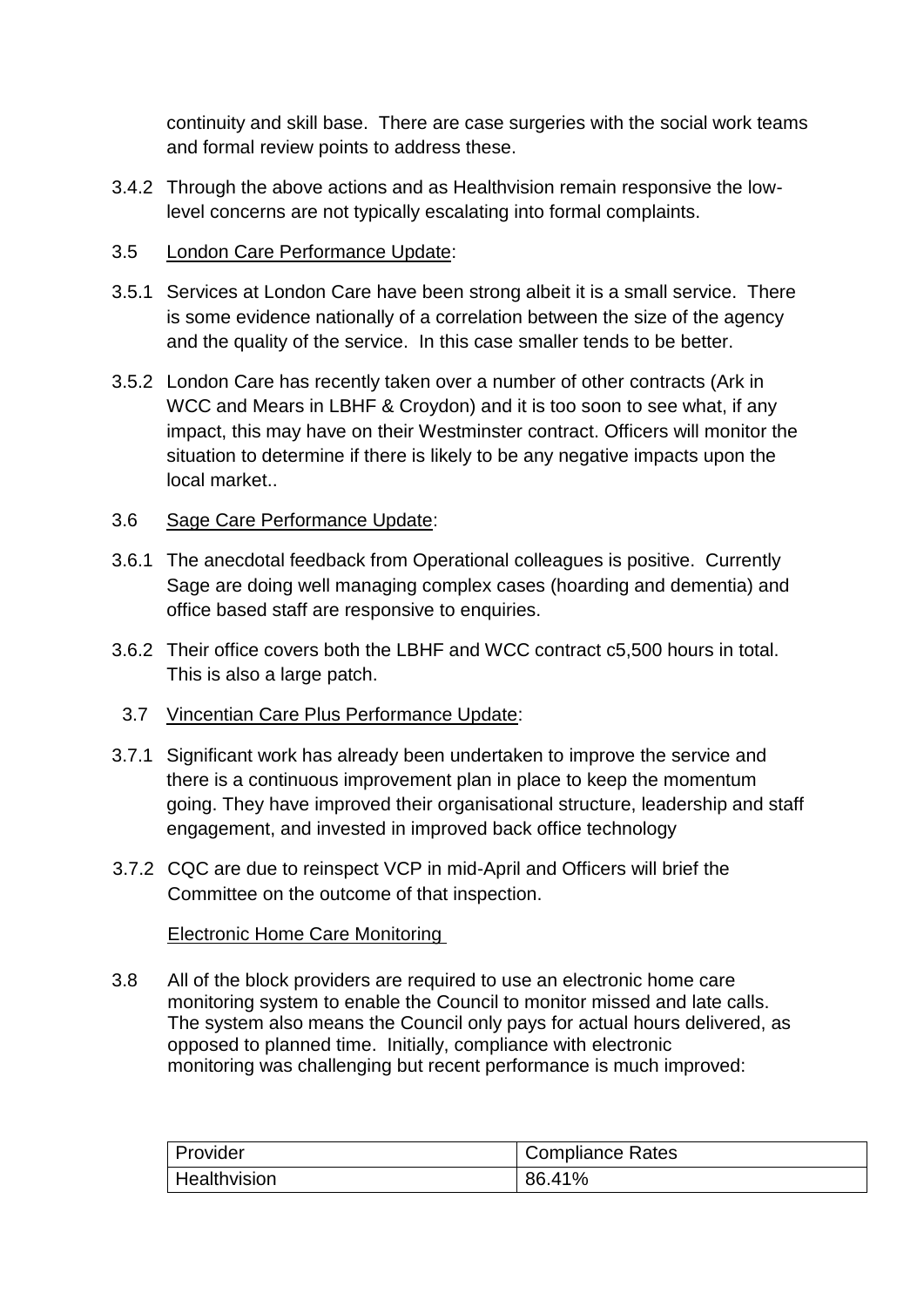| London Care                 | 94.18%  |
|-----------------------------|---------|
| Sage Care                   | 181.54% |
| <b>Vincentian Care Plus</b> | 91.68%  |

- 3.9 Work continues with all commissioned providers to improve and to sustain performance. Recruitment and retention of care workers is an industry challenge and is particularly difficult in central London where the cost of travel can act as a disincentive. The four providers are now working with and advertising through the Council's employment networks. This aims to support local residents to find job opportunities within the local community to support providers and to recruit local candidates who are interested in a career as a care worker.
- 3.10 The number of complaints and safeguarding alerts that have been raised in the last six months from September 2017 to February 2018 inclusive, are as follows:

| Provider                    | Complaints | Safeguarding | Total |
|-----------------------------|------------|--------------|-------|
| Healthvision                | 5          |              | 10    |
| London Care                 |            |              |       |
| Sage Care                   |            |              | З     |
| <b>Vincentian Care Plus</b> |            |              | 5     |
| Гоtal                       | 6          | 12           | 18    |

## **4. Spot Home Care Provision within Westminster**

- 4.1 For the period ending  $25<sup>th</sup>$  March 2018, there are approximately 30 spot providers delivering 5,454 hours of care per week to 358 service users; equating to 39% of the total hours of care delivered in this period.
- 4.2 The top ten spot providers in Westminster based, upon the number of service users that they support, are as follows:

| <b>Provider Name</b> | No. of S.Users | No. of       | <b>Annual Forecast</b> |
|----------------------|----------------|--------------|------------------------|
|                      |                | <b>Hours</b> | Spend to 25/3/18       |
|                      |                | Provided     |                        |
|                      |                | Per Week     |                        |
|                      |                |              |                        |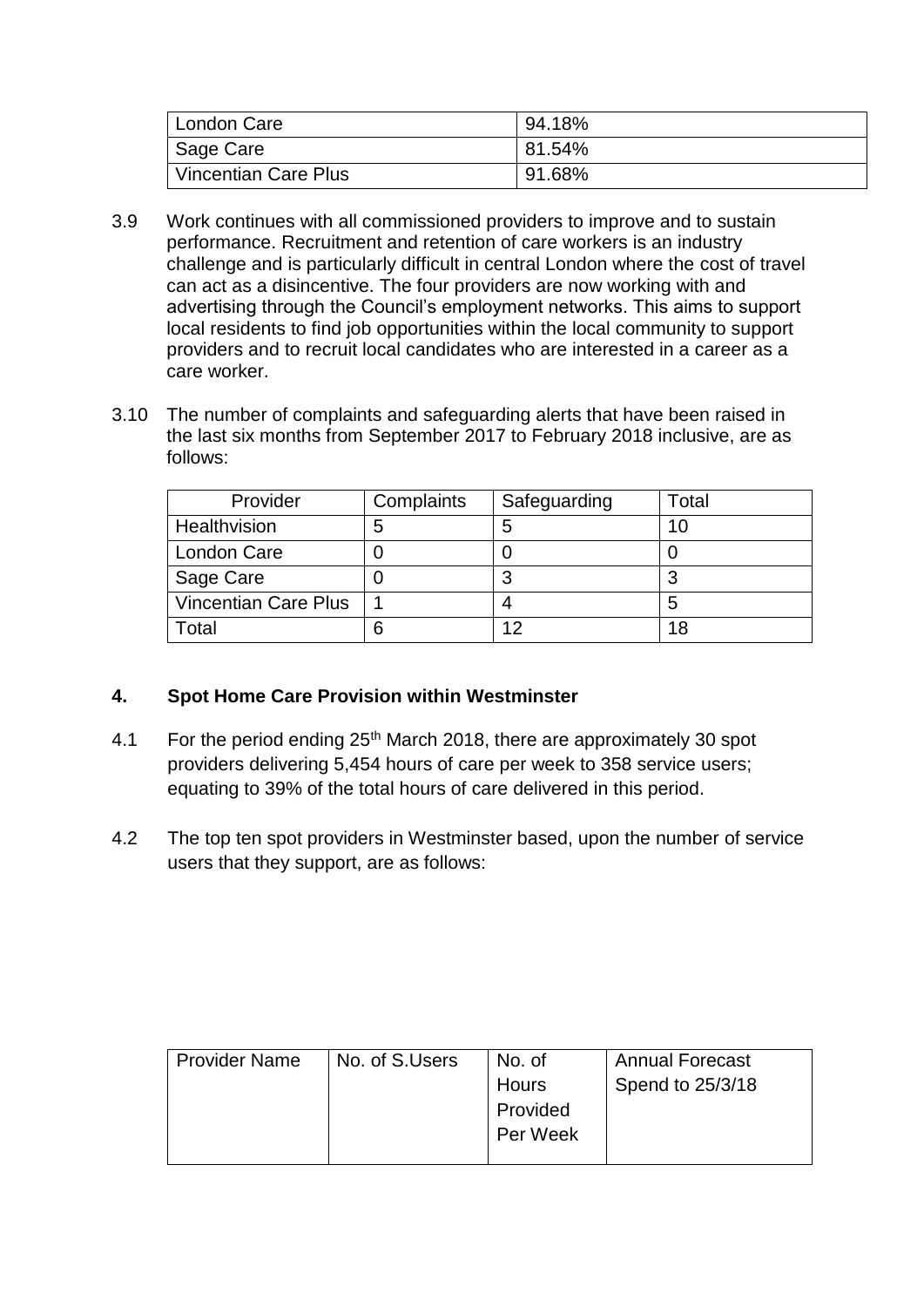| <b>Respect Care</b>   | 90 | 2,024.2 | £1,604,459 |
|-----------------------|----|---------|------------|
| <b>Services</b>       |    |         |            |
|                       |    |         |            |
| Mind                  | 59 | 279.3   | £238,904   |
|                       |    |         |            |
| Ark                   | 45 | 631.6   | £493,945   |
|                       |    |         |            |
| Healthvision          | 39 | 626.3   | £1,806,300 |
|                       |    |         |            |
| Carewatch             | 37 | 361.2   | £282,463   |
|                       |    |         |            |
| <b>Sweettree</b>      | 17 | 426     | £333,175   |
|                       |    |         |            |
| Independent           | 13 | 276     | £215,860   |
| <b>Care Solutions</b> |    |         |            |
|                       |    |         |            |
| <b>Priory Nursing</b> | 11 | 217.3   | £169,982   |
| Agency                |    |         |            |
|                       |    |         |            |
| <b>Bluebird Care</b>  | 8  | 144.6   | £141,463   |
|                       |    |         |            |
| Camden                | 6  | 62.8    | £49,077    |
| Chinese               |    |         |            |
|                       |    |         |            |
| Community             |    |         |            |
| Centre                |    |         |            |
|                       |    |         |            |

4.2 The current number of safeguarding alerts that have been received over the last six months are:

| <b>Provider Name</b>              | Safeguarding |
|-----------------------------------|--------------|
| <b>Respect Care Services</b>      | 7            |
| Ark                               | 3            |
| Carewatch                         | 1            |
| <b>Independent Care Solutions</b> | 2            |

There have not been any other known complaints made regarding spot providers in the last six months.

4.3 The CQC current ratings for the top ten spot providers are as follows: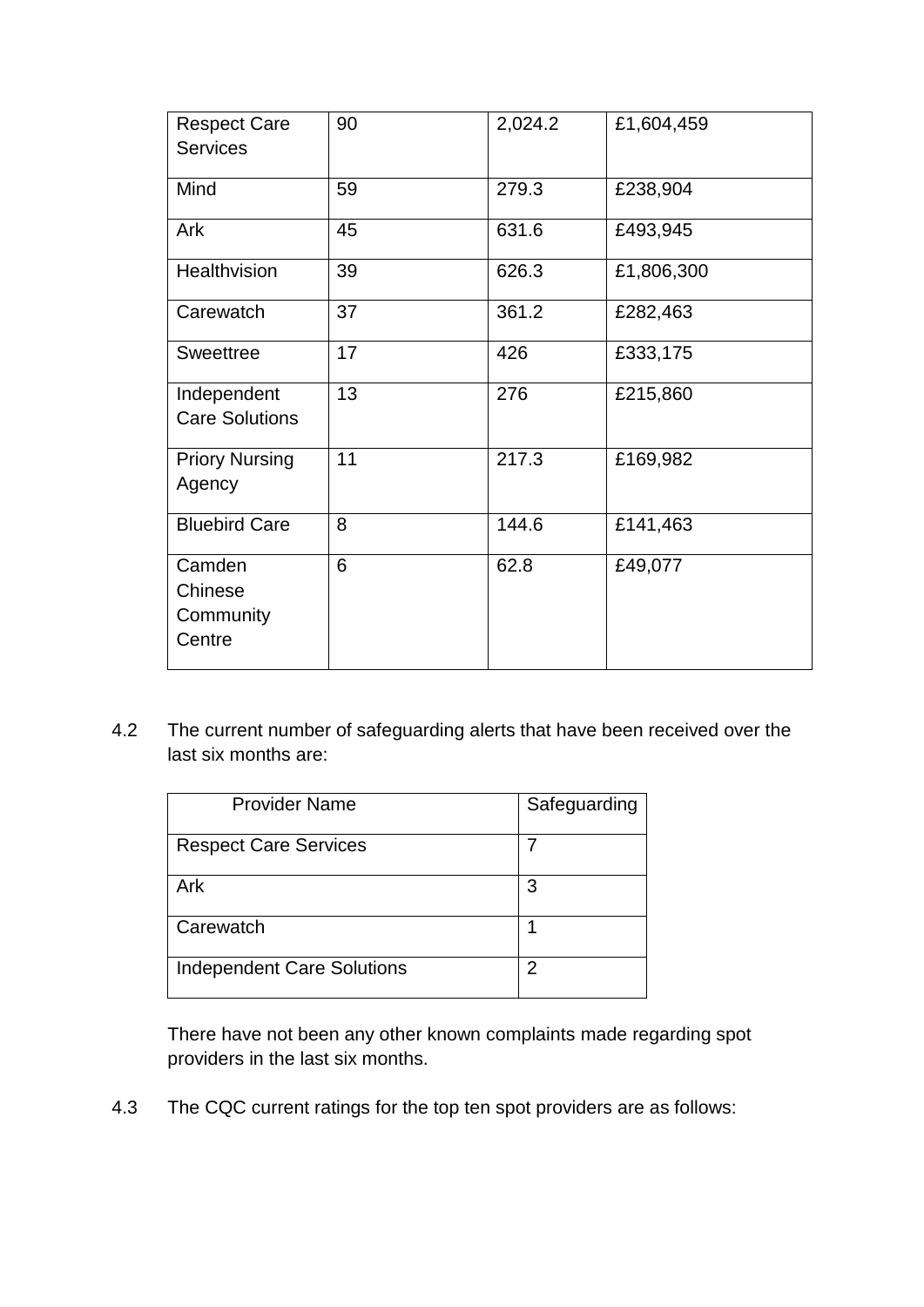| <b>Provider Name</b>                   | <b>CQC Rating</b>          |
|----------------------------------------|----------------------------|
| <b>Respect Care Services</b>           | Requires Improvement       |
| Mind                                   | <b>Awaiting Inspection</b> |
| Ark                                    | Requires Improvement       |
| Healthvision                           | Good                       |
| Carewatch                              | Requires Improvement       |
| <b>Sweettree</b>                       | Outstanding                |
| <b>Independent Care Solutions</b>      | Good                       |
| <b>Priory Nursing Agency</b>           | Good                       |
| <b>Bluebird Care</b>                   | Good                       |
| <b>Camden Chinese Community Centre</b> | Requires Improvement       |

- 4.1 Work is about to start on developing a procurement strategy for an approved list or framework to manage the provision of spot purchased Homecare across the Bi-Borough. This will provide better oversight and management of the spot market.
- 4.2 This will also include the development of a contract management framework which will be aligned with performance management requirements of the commissioned providers and provide opportunities for the Procurement and Contracts Team to develop effective relationships and encourage workforce development to help underpin and sustain the market.
- 4.3 A Home Care standard has been agreed in principle and this will be used to define the minimum requirements for a provider to enter into contract arrangements and will form the standards required for any future procurement process. It could also be shared with providers who contact the Council(s), seeking work.
- 4.4 This exercise will also allow the local authority to negotiate an agreed set of rates that will be in line with the hourly rate that is offered to the commissioned providers.
- 4.5 It is also recognised that spot providers will need to sign up and use the Ezi-Tracker homecare monitoring system. Currently, spot providers are paid by the number of hours commissioned instead of actual hours delivered. This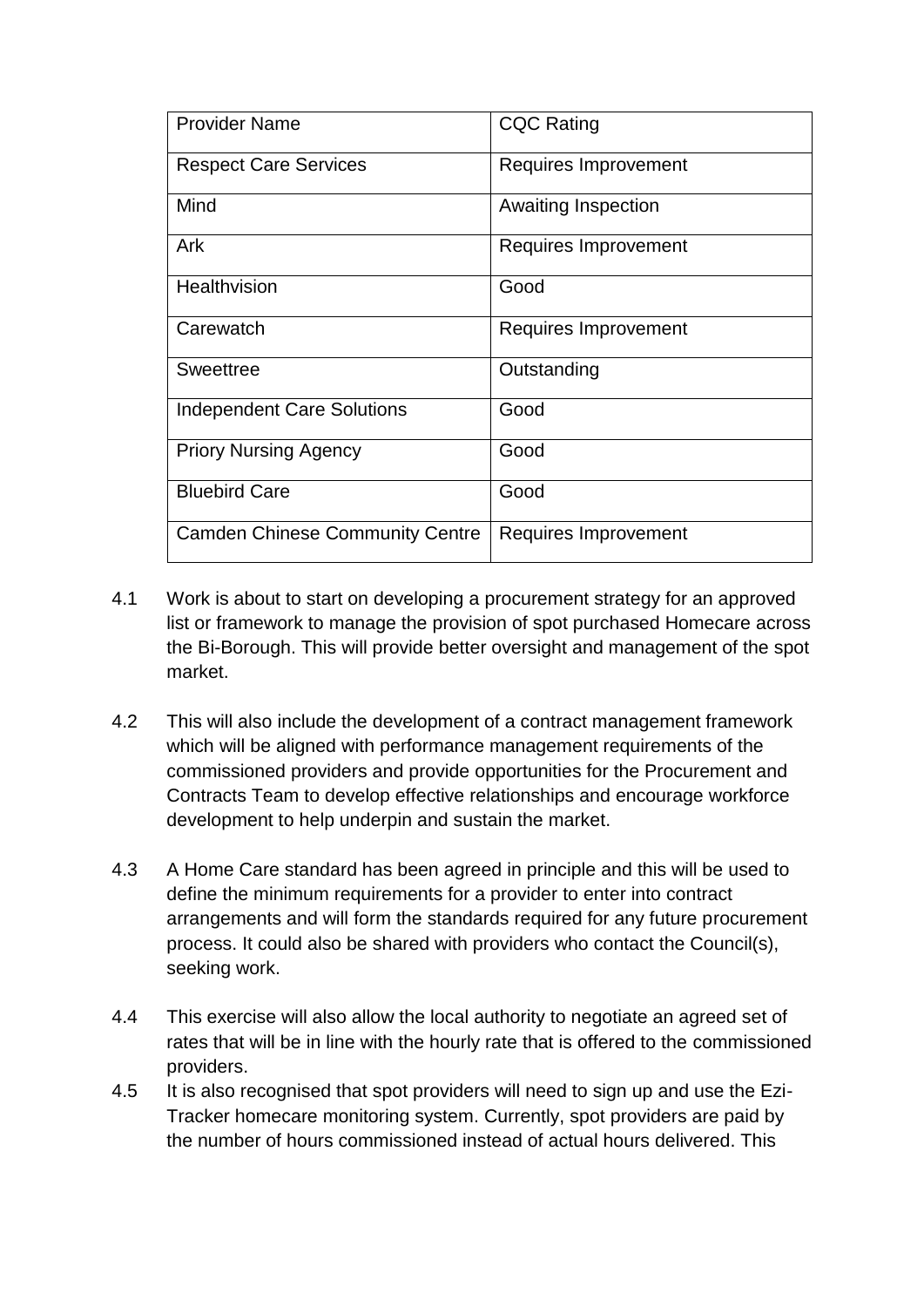should deliver further efficiencies that have yet to be realised and has the potential to be developed as a quality assurance tool.

- 4.6 An options appraisal will be undertaken to explore and identify a number of viable options for consideration and approval. These currently will include:
	- A Dynamic Purchasing System
	- A Framework for approved providers
- 4.7 Whichever option that is chosen to be procured will need to be able to also underpin the main Home Care contract and will be form the main part of the revised Contingency Plan that will be used to maintain service provision in light of provider failure either as a result of poor quality or financial failure.
- 4.8 There will be a focus on the following criteria:
	- Financial viability
	- Business resilience
	- Quality of care delivered.
- 4.9 Key next steps include:
	- review the learning from the London ADASS review on the impact of commissioning practices on the domiciliary care market;
	- benchmark best practice locally and nationally;
	- provide recommendations to commissioning colleagues to incorporate into new service design and;
	- establish a programme of local home care provider networks to continue the sharing of best practice and establish communication channels in preparation for the procurement process.

## 5. Quality Assurance Framework

- 5.1 A key principle of the Care Act is that residents should be able to choose who provides their care. We are required by law to inform people of how much the Council will pay for their care needs to be met (personal budget) and to offer people the opportunity to receive their personal budget as a cash payment (direct payment).
- 5.2 The Council also has a statutory duty to have an oversight of the quality of all care being provided, irrespective of whether the Council is directly contracting for that service.
- 5.3 The recently appointed Executive Director has established a new Quality Assurance team. The QA team will be responsible for monitoring the quality of care being delivered by providers irrespective of their procurement methods used to access these services. The team are in the process of developing a